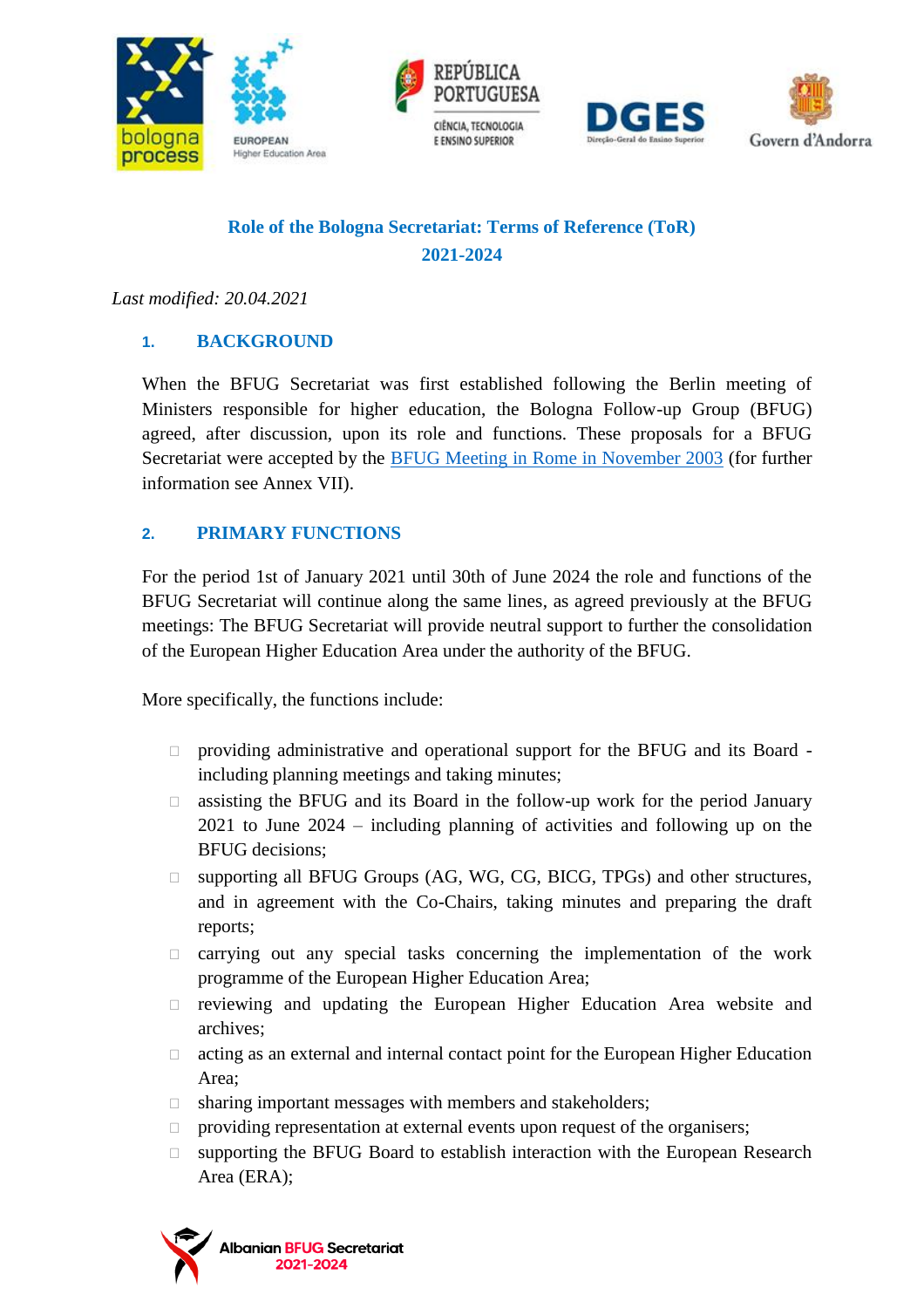





 preparing the Ministerial Conference in Albania (Spring Semester 2024) and the Bologna Policy Forum under the supervision of the BFUG and close cooperation with BFUG Vice-chair.

# **3. METHOD OF OPERATION**

In conjunction with the Co-chairs and vice-chair, the Secretariat:

- $\Box$  drafts agendas for the BFUG meetings;
- drafts background discussion documents (liaising with relevant authors as appropriate);
- drafts relevant papers for the BFUG and its Board, Working Groups and other structures;
- □ drafts minutes of the BFUG/Board meetings for clearance by the Chairs;
- sends these minutes for comments and subsequent adoption by the BFUG/Board at the next meeting;
- $\Box$  provides assistance and support for each Working Group and any other structure

The BFUG Secretariat carries out these tasks also in respect of Working Groups, the BICG, the TPGs, task forces, ad hoc groups, and similar bodies, in agreement with the respective Co-chairs.

The BFUG Secretariat supports the implementation of the Work Plan adopted by the BFUG. To this end, the Secretariat should attend Bologna seminars and other events, where and as appropriate.

The BFUG Secretariat reviews and updates the European Higher Education Area website ensuring that up- to-date information is made available at all times for the BFUG and the public at large. It will develop an ad-hoc communication system, using up-to-date digital tools.

The BFUG Secretariat organises the Ministerial Conference and Bologna Policy Forum in Albania in 2024.